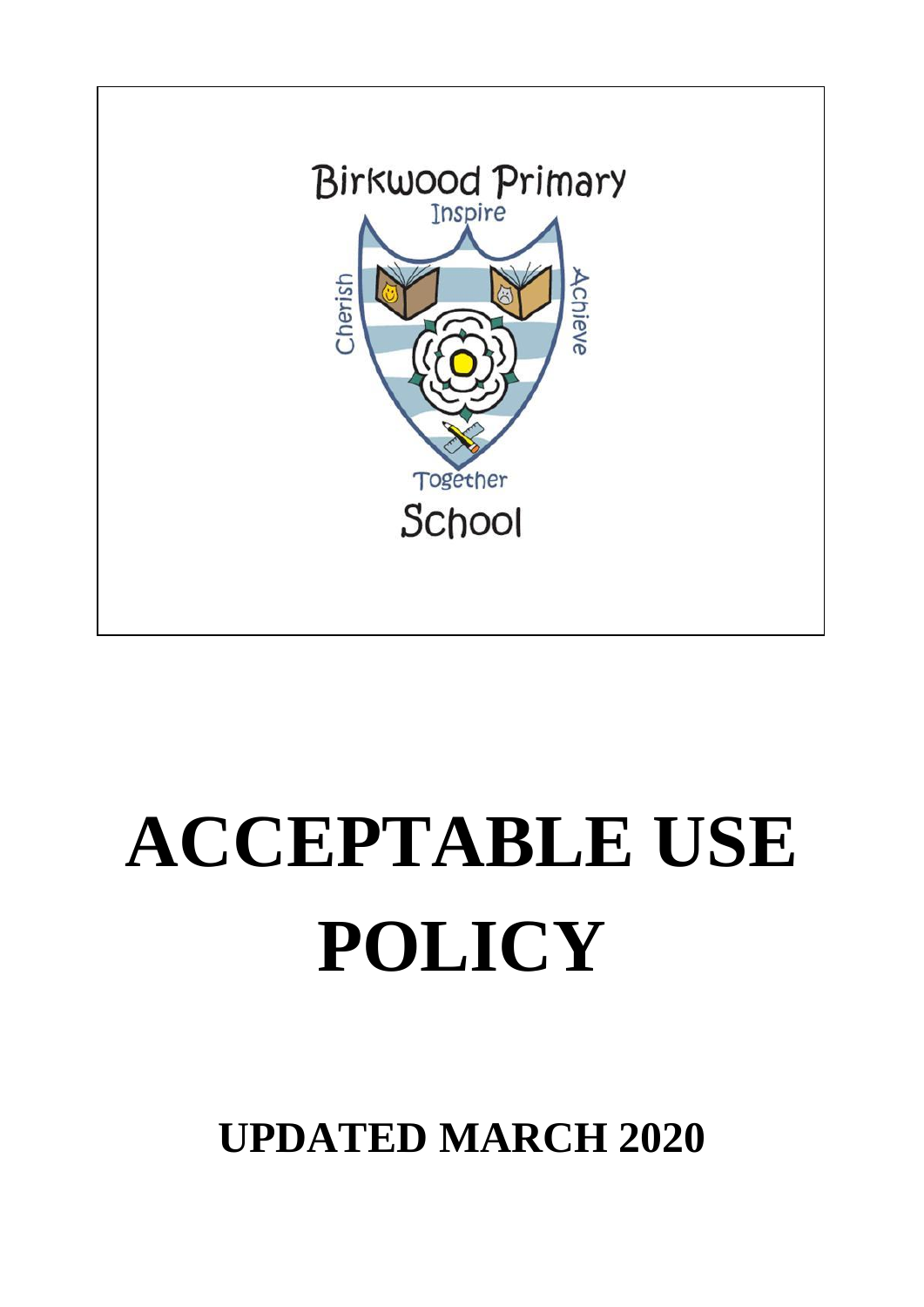# **Background**

New technologies have become integral to the lives of children and young people in today's society, both within schools and in their lives outside school. The internet and other digital information and communications technologies are powerful tools, which open up new opportunities for everyone. These technologies can stimulate discussion, promote creativity and stimulate awareness of context to promote effective learning. Young people should have an entitlement to safe internet access at all times.

This Acceptable Use Policy is intended to ensure:

- that young people will be responsible users and stay safe while using the internet and other communications technologies for educational, personal and recreational use.
- that school ICT systems and users are protected from accidental or deliberate misuse that could put the security of the systems and users at risk. In order to ensure the security of school systems and data the school will ensure that:
	- o all devices have the latest OS software installed
	- o devices which are no longer required are totally wiped (factory reset) before being sold or given to another person
	- o Only verified apps are installed onto devices
	- o 2 factor authorisation is used to access school based emails

The school will ensure that pupils will have good access to ICT to enhance their learning and will, in return, expect the pupils to agree to be responsible users.

## **Staff Acceptable Use Policy Agreement**

As a professional organisation with responsibility for children's safeguarding, it is important that all staff take all possible and necessary measures to protect data and information systems from infection, unauthorised access, damage, loss, abuse and theft. All members of staff have a responsibility to use the school's computer system in a professional, lawful, and ethical manner. To ensure that members of staff are fully aware of their professional responsibilities when using Information Communication Technology and the school systems, they are asked to read and sign this Acceptable Use Policy.

### **This is not an exhaustive list and all members of staff are reminded that ICT use should be consistent with the school ethos, other appropriate policies and the Law.**

- I understand that Information Systems and ICT include networks, data and data storage, online and offline communication technologies and access devices. Examples include mobile phones, digital cameras, iPadS, email and social media sites**.**
- I understand that any personal device I may use to access school data must have the latest OS software installed.
- I understand that I must not use any 'jailbroken' device to access school system or data. (Jailbreaking removes restrictions within a devise operating system meaning that they can run software and do things that are normally not allowed).
- When I change a device that has school systems installed, I will ensure that they are totally wiped (factory reset) before they are sold or given to another person.
- I understand that any hardware and software provided by my workplace for staff use can only be used by members of staff. To prevent unauthorised access to systems or personal data, I will not leave any information system unattended without first logging out or locking my login as appropriate.
- I will respect system security and I will not disclose any password or security information. I will use a 'strong' password (A strong password has numbers, letters and symbols, with 8 or more characters).
- I will not attempt to install any purchased or downloaded software, including browser toolbars, or hardware without permission from the ICT Lead.
- I will not keep professional documents which contain school-related sensitive or personal information (including images, files, videos etc.) on any personal devices (such as laptops, digital cameras, mobile phones).
- I will respect copyright and intellectual property rights and will gain necessary permissions where required.